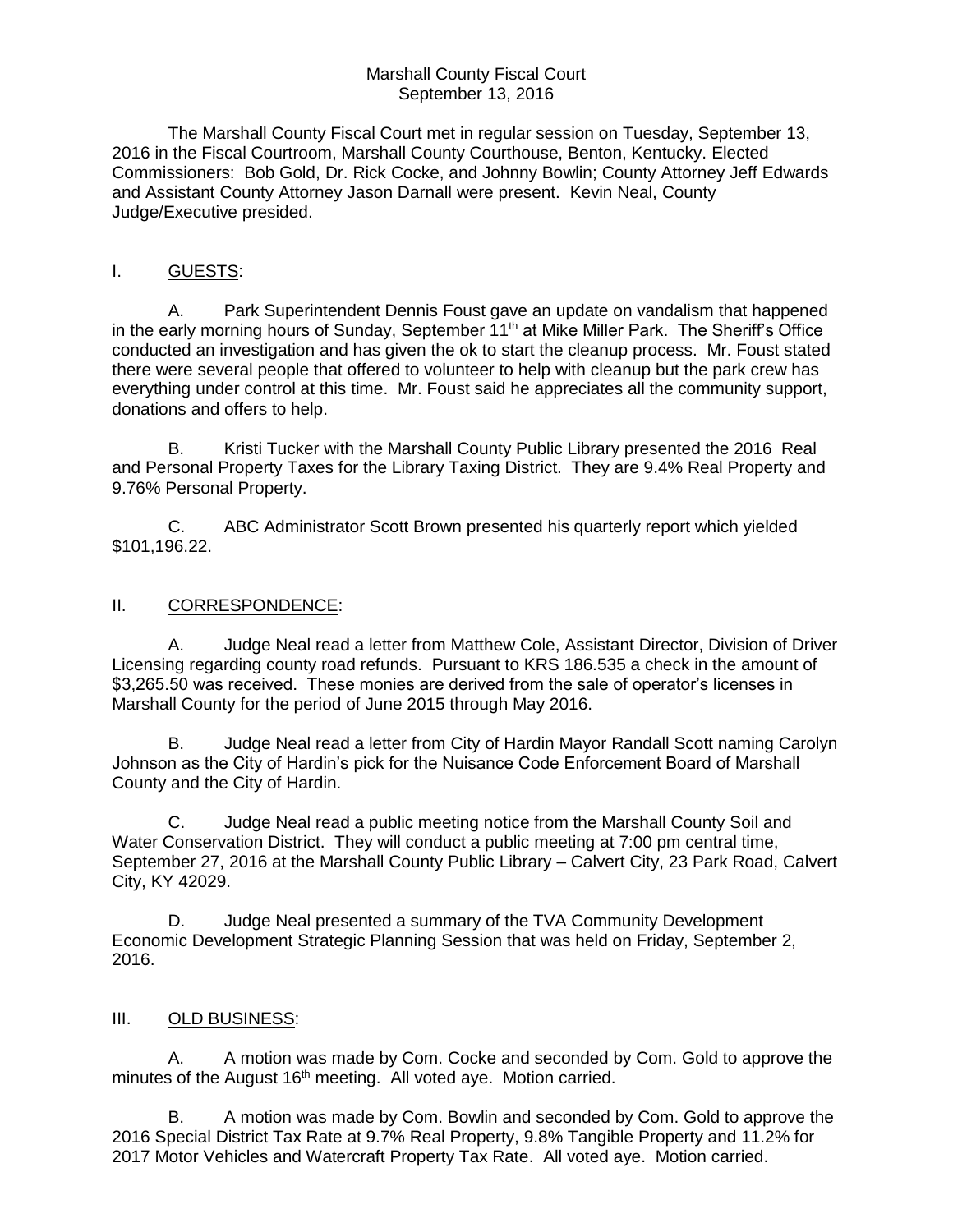Marshall County Fiscal Court September 13, 2016 Page two

C. Assistant County Attorney Read Ordinance #2016-10 – Interlocal Nuisance Agreement – 2<sup>nd</sup> Reading. After discussion a motion was made by Com. Cocke and seconded by Com. Gold to accept and approve Ordinance #2016-10. All voted aye. Motion carried.

D. County Attorney Jeff Edwards presented the Solar Lease Agreement between Marshall County Fiscal Court and Big Rivers Electric Corporation. After discussion a motion was made by Com. Cocke and seconded by Com. Bowlin for Judge Neal to sign the agreement. All voted aye. Motion carried.

E. Judge Neal presented an agreement between TVA and Marshall County Fiscal Court to provide grounds maintenance at the Sledd Creek Public Access Area. After discussion a motion was made by Com. Bowlin and seconded by Com. Cocke for Judge Neal to sign the agreement. All voted aye. Motion carried.

F. At the previous Fiscal Court meeting Treasurer Emily Martin presented several CPA's for the Commissioner's to choose from in regard to the FY 16 Audit. After discussion a motion was made by Com. Gold and seconded by Com. Cocke to go with Peercy and Gray, PSC in Louisville, KY for the amount of \$13,800.00. All voted aye. Motion carried.

G. Judge Neal gave an update on Sanitation District #2, upgrades for the plant have started and should be complete no later than July 2017.

### IV. NEW BUSINESS:

A. Road Superintendent Wendy Greer presented Memo of Agreement for 40 Hughes Road, Benton; Lots 22 and 23, Kuntry Hollow Estates Subdivision; 2971 Sharpe-Elva Raod, Calvert City; 219 Henry Sledd Road, Gilbertsville; 65 Wildcat Lane, Benton, this will allow the County Road Department to access private property to resolve drainage issues. A motion was made by Com. Cocke and seconded by Com. Gold to approve the Memo of Agreement for all properties. All voted aye. Motion carried.

B. Treasurer Emily Martin presented the 2016 Tax Rate Order. A motion was made by Com. Bowlin and seconded by Com. Gold to approve the 2016 Tax Rate Order. All voted aye. Motion carried.

C. Judge Neal presented work orders received from Maintenance Supervisor Gary Teckenbrock regarding man hours worked at the Jail. The work orders provide evidence that another worker is needed in the Maintenance Department. Judge Neal recommended transferring Randy Henson from the Parks Dept. to the Maintenance Dept. A motion was made by Com. Cocke and seconded by Com. Bowlin to approve the employee transfer. All voted aye. Motion carried. Mr. Henson will transfer sometime next month.

D. Judge Neal address and issue with the Sheriff's Office and E-911 Office regarding both the Sheriff and the E-911 Director not allowing a county employee in the maintenance department to have access to their offices. After a very lengthy discussion Judge Neal stated we would follow the FBI standard for access to secure areas and quoted CJISD 5.2 Policy Area 2: Security Awareness Training stating "Basic security awareness training shall be required within six months of initial assignment, and biennially thereafter, for all personnel who have access to CJI to include all personnel who have unescorted access to a physically secure location. Following this policy would allow the maintenance employee to access the area to perform maintenance duties. No formal action was taken.